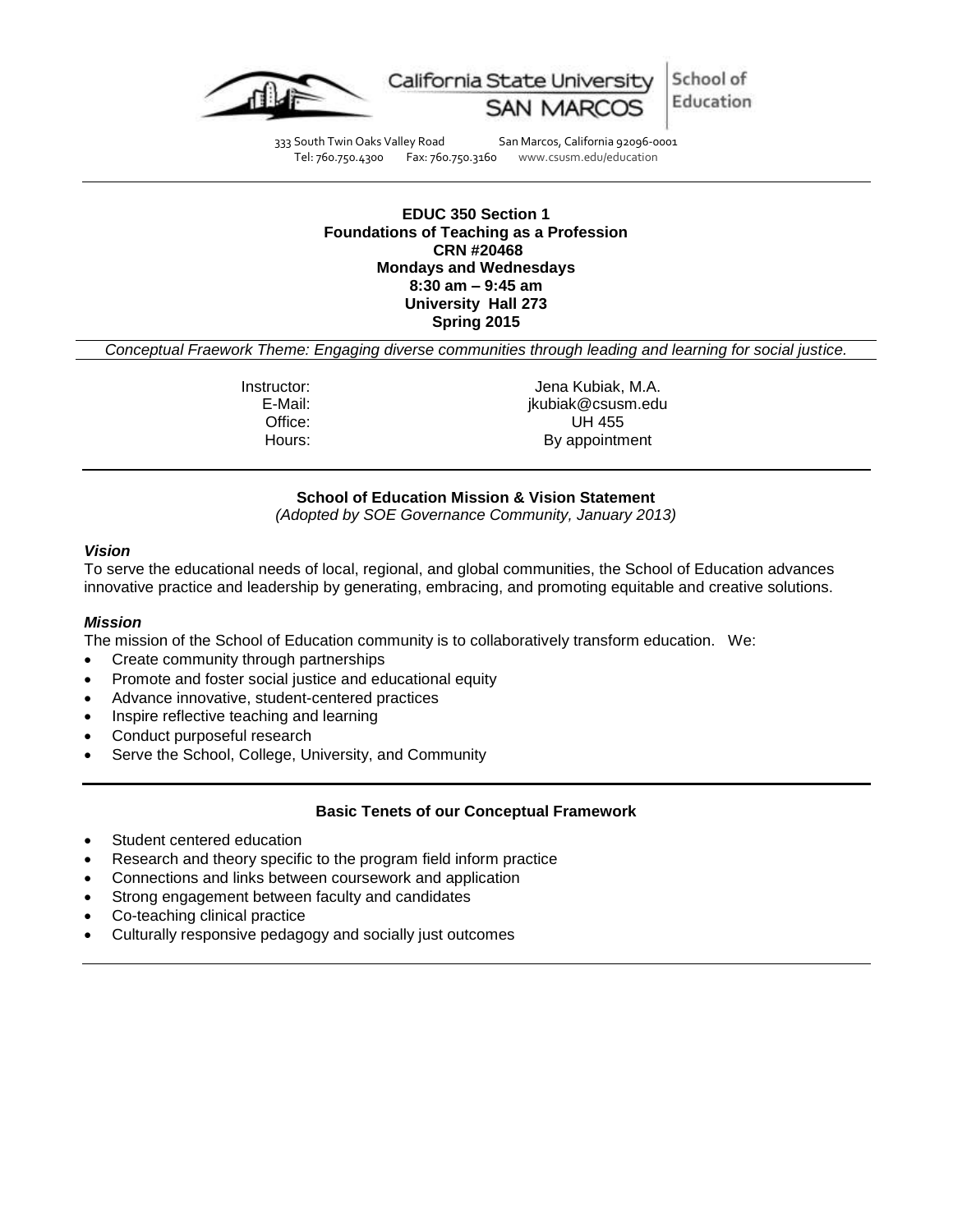# **COURSE DESCRIPTION**

Required for all credential candidates. An orientation to careers in K-12 education. Focuses on teaching and schooling from multiple perspectives, with an emphasis on current thinking and practices in public education in the U.S. Subjects from the sociological, philosophical, and historical foundations of education are addressed. Readings from the lives of teachers and interactions with local educators will assist students to understand the richness and the complexities of teaching as a career. Emphasizes the importance of education for all children in a diverse society. Intended for individuals interested in becoming teachers to understand the nature of formal education in the United States and to assess teaching as a career. *Participation in forty-five (45) hours of supervised fieldwork assignments in K-12 classroom settings.*

**Kubiak:** This course serves as an orientation to careers in elementary, middle and high school education. Upon completion of this course, teacher candidates should understand the nature of formalized education in the United States and be able to assess his or her interest in teaching as a career. Major topics include:

- Understanding the roles of schools in society
- Exploring philosophies and contemporary issues in education.
- Assessing the roles of teachers in schools.
- Understanding the qualifications and credentialing process for California teachers.
- Understanding and appreciating the student as an individual.
- Understanding factors affecting student achievement.
- Understanding critical issues in curriculum and instruction.
- Understanding infusion of special education in general education practices.
- Understanding the laws that influence teaching responsibilities.

This course is required for all credential candidates. All students must complete forty-five (45) hours of supervised fieldwork in K-12 classrooms.

# **Special Education Inclusion**

Consistent with the intent to offer a seamless teaching credential in the School of Education, this course will introduce the collaborative infusion of special education competencies that reflect inclusive educational practices. Students will demonstrate knowledge of laws and dispositions that relate to special education through a variety of activities such as the viewing and analysis of the video F.A.T. City and reading parts of *Creating an Inclusive School*.

## **Authorization to Teach English Learners**

This credential program has been specifically designed to prepare teachers for the diversity of languages often encountered in California public school classrooms. The authorization to teach English learners is met through the infusion of content and experiences within the credential program, as well as additional coursework. Candidates successfully completing this program receive a credential with authorization to teach English learners. *(Approved by CCTC in SB 2042 Program Standards, August 02)*

# **GENERAL CONSIDERATIONS**

## **Students with Disabilities Requiring Reasonable Accommodations**

Candidates with disabilities who require reasonable accommodations must be approved for services by providing appropriate and recent documentation to the Office of Disable Student Services (DSS). This office is located in Craven Hall 4300, and can be contacted by phone at (760) 750-4905, or TTY (760) 750-4909. Candidates authorized by DSS to receive reasonable accommodations should meet with their instructor during office hours or, in order to ensure confidentiality, in a more private setting.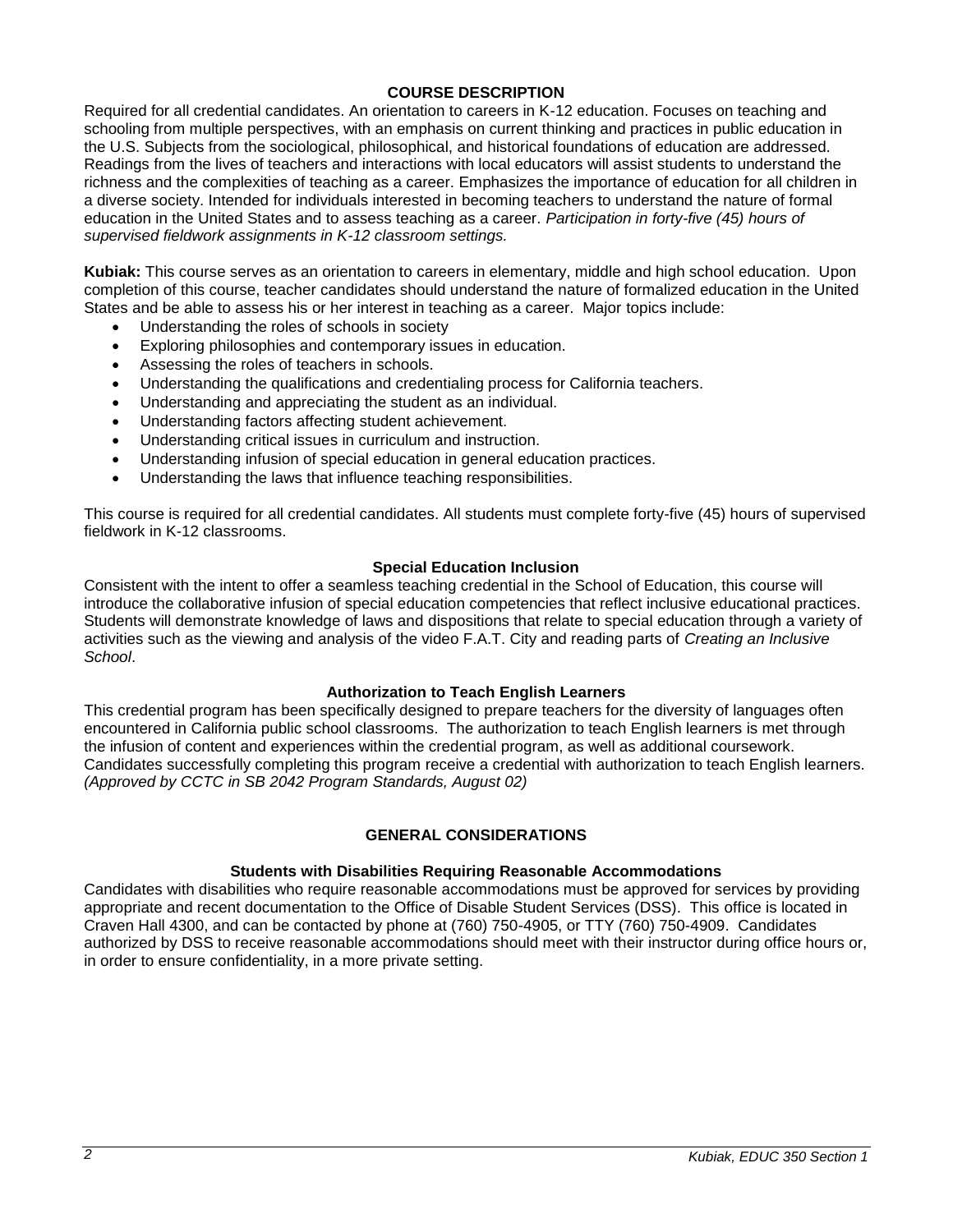#### **School of Education Attendance Policy**

Due to the dynamic and interactive nature of courses in the School of Education, all students are expected to attend all classes and participate actively. Absences and late arrivals/early departures will affect the final grade. A minimum grade of C+ is required in EDUC 350 to qualify as prerequisite for admission to the Cal State San Marcos teacher credential program. SOE attendance policy states, "At a minimum, students must attend 80% of class time, or s/he may not receive a passing grade for the course at the discretion of the instructor. Individual instructors may adopt more stringent attendance requirements." Should students have extenuating circumstances, please contact the instructor as soon as possible. In this section of EDUC 350, the following attendance policy will apply: One class session may be missed without penalty to your grade. Each additional missed session will drop your final grade by 1/3 grade point (A to A-, A- to B+, etc.). If you miss four or more class sessions, you will receive an F.

# **Credential Program Recommendations**

As one of several evaluation methods, EDUC 350 course instructors are asked for feedback concerning credential candidates who are applying for programs at Cal State San Marcos. Keep in mind that your professionalism and hard work in this class not only affect your course grade, but also indicate your readiness for a credential program.

#### **Fieldwork**

In addition to in-class work, assigned readings and projects, students will participate in forty-five (45) hours of supervised fieldwork assignments in a variety of public school settings. Details on the fieldwork are found on the Cougar Courses site. Documentation of these hours is required to receive a grade in EDUC 350. Cal State San Marcos students are expected to adhere to professional standards in their dress and behavior in the field. Required clearances (fingerprints, TB test) are the responsibility of the student. A letter of recommendation (usually from the classroom teacher where most of the fieldwork is done) is a requirement for admission to the Cal State San Marcos Teacher Credentialing programs.

## **All University Writing Requirement**

Every course at the university must fulfill the university's writing requirement of at least 2,500 words. In EDUC 350, this is accomplished through the following written assignments: Teacher Interview, Philosophy Paper, Reading Logs, and The Outsider.

## **CSUSM Academic Honesty Policy**

"Students will be expected to adhere to standards of academic honesty and integrity, as outlined in the Student Academic Honesty Policy. All written work and oral presentation assignments must be original work. All ideas/materials that are borrowed from other sources must have appropriate references to the original sources. Any quoted material should give credit to the source and be punctuated with quotation marks.

Students are responsible for honest completion of their work including examinations. There will be no tolerance for infractions. If you believe there has been an infraction by someone in the class, please bring it to the instructor's attention. The instructor reserves the right to discipline any student for academic dishonesty in accordance with the general rules and regulations of the university. Disciplinary action may include the lowering of grades and/or the assignment of a failing grade for an exam, assignment, or the class as a whole."

Incidents of Academic Dishonesty will be reported to the Dean of Students. Sanctions at the University level may include suspension or expulsion from the University.

## **Plagiarism:**

As an educator, it is expected that each candidate will do his/her own work, and contribute equally to group projects and processes. Plagiarism or cheating is unacceptable under any circumstances. If you are in doubt about whether your work is paraphrased or plagiarized see the Plagiarism Prevention for Students website [http://library.csusm.edu/plagiarism/index.html.](http://library.csusm.edu/plagiarism/index.html) If there are questions about academic honesty, please consult the University catalog.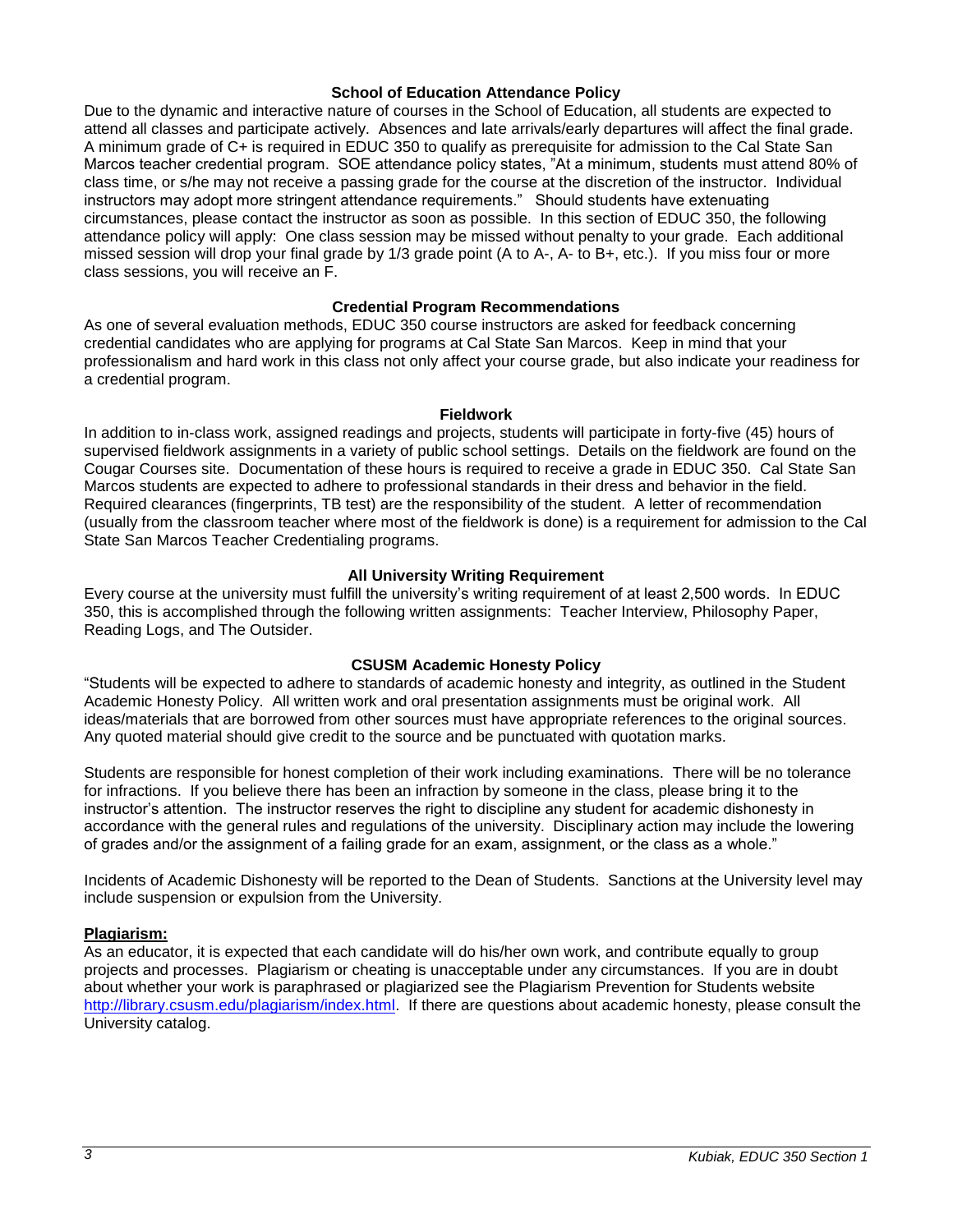# **Use of Technology**

Candidates are expected to demonstrate competency in the use of various forms of technology (i.e. word processing, electronic mail, Moodle, use of the Internet, and/or multimedia presentations). Specific requirements for course assignments with regard to technology are at the discretion of the instructor. Keep a digital copy of all assignments for use in your teaching portfolio. All assignments will be submitted online, and some will be submitted in hard copy as well. Details will be given in class.

# **Electronic Communication Protocol**

Electronic correspondence is a part of your professional interactions. If you need to contact the instructor, e-mail is often the easiest way to do so. It is my intention to respond to all received e-mails in a timely manner. Please be reminded that e-mail and on-line discussions are a very specific form of communication, with their own nuances and etiquette. For instance, electronic messages sent in all upper case (or lower case) letters, major typos, or slang, often communicate more than the sender originally intended. With that said, please be mindful of all e-mail and on-line discussion messages you send to your colleagues, to faculty members in the School of Education, or to persons within the greater educational community. All electronic messages should be crafted with professionalism and care.

Things to consider:

- Would I say in person what this electronic message specifically says?
- How could this message be misconstrued?
- Does this message represent my highest self?
- Am I sending this electronic message to avoid a face-to-face conversation?

In addition, if there is ever a concern with an electronic message sent to you, please talk with the author in person in order to correct any confusion.

# **Class Participation and Professionalism**

Students will engage in student-centered learning each class session, and will be expected to actively participate. As an assignment, you will self-evaluate your participation and professionalism in class. You will answer the following questions:

- Do you participate in class discussions productively, sharing your knowledge and understandings?
- Do you interact productively with your peers, taking on a variety of roles (leader, follower, etc.)?
- Do you contribute appropriately to group work—do you "do your share"?
- Are you able to accept others' opinions?
- Are you supportive of others' ideas?
- Do you support your peers during their presentations?
- Can you monitor and adjust your participation to allow for others' ideas as well as your own to be heard?

# **COURSE REQUIREMENTS**

Teacher education is a professional preparation program. It is expected that students will come to class prepared to discuss the readings, submit required assignments, and participate in class activities. Students are expected to adhere to academic honesty and integrity, standards of dependability, confidentiality and writing achievement. Because it is important for teachers to be able to effectively communicate their ideas to students, parents, colleagues, and administrators, writing that is original, clear and error-free is a priority for the School of Education. It is expected that work will be turned in on time. Please discuss individual issues with the instructor. Points will be deducted if assignments are submitted late (10% penalty per day late; no credit will be awarded if the assignment is one week late).

NOTE: If you will be absent, notify the instructor via email, as soon as possible, so arrangements can be made to save handouts, etc. You will still be expected to submit that day's written assignments (for example, Reading Logs) via cougar course to avoid deduction of points. If you are given the option to revise your work, you must resubmit within one week.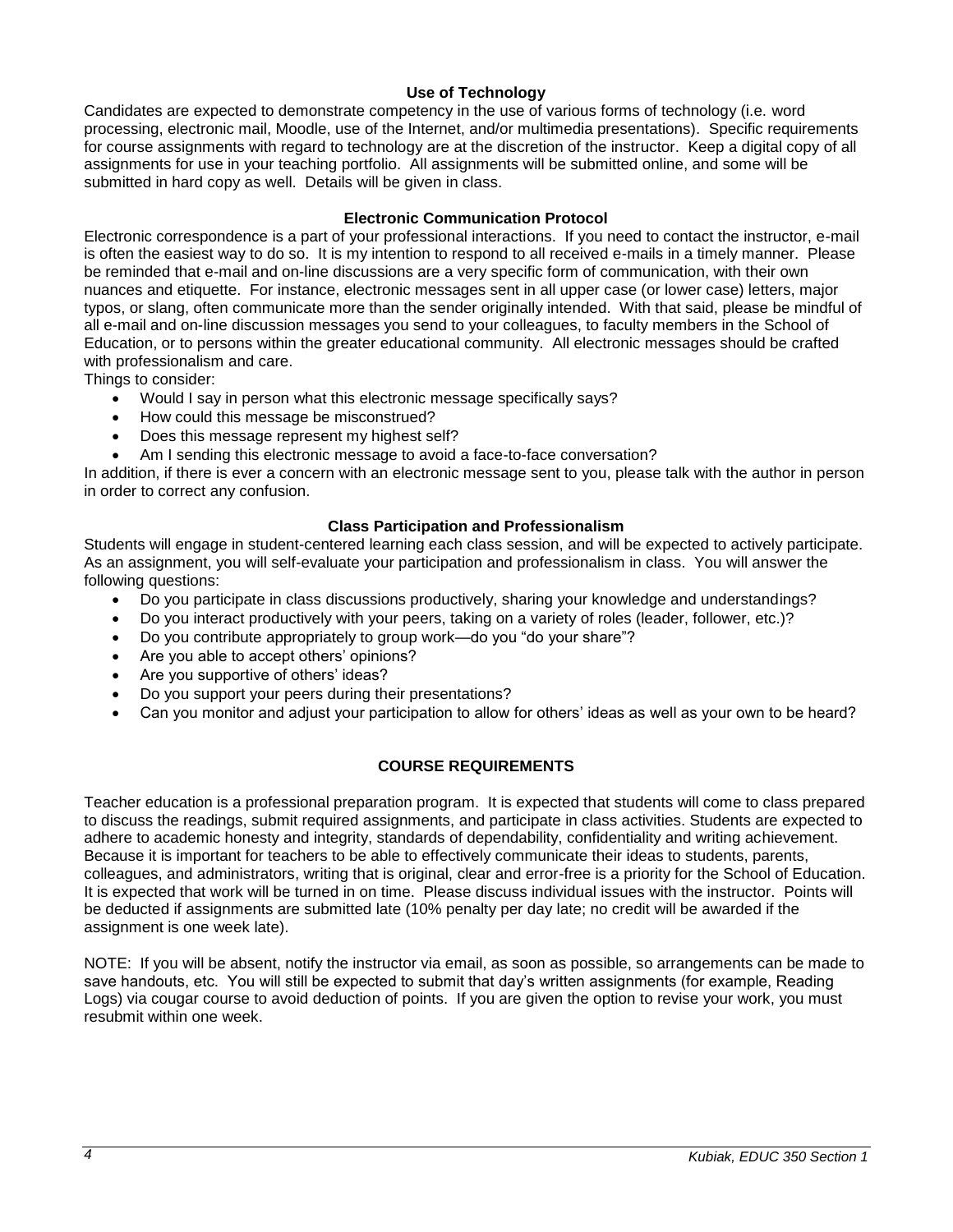# **Required Texts & Materials**

Sadker, David. A. & Zittleman, Karen. (2012). *Teachers, Schools, and Society: A Brief Introduction to Education* (3rd ed.). New York, NY: McGraw-Hill. ISBN 9780078024337

Nieto, Sonia. (2006). *Why We Teach*. NY: Teachers College Press. ISBN 0807745936

Villa, R. A. and Thousand, J. S. (2005). *Creating an Inclusive School* (2nd ed.). Alexandria, VA: Association for Supervision and Curriculum Development.

Additional materials located Cougar Course.

# **Assignments and Grading:**

1. Reading log 10 points and the set of the set of the set of the set of the set of the set of the set of the set of the set of the set of the set of the set of the set of the set of the set of the set of the set of the se The reading log provides an opportunity to reflect on learning about teaching through the assigned readings for each session. In the reading log, do not summarize. Instead, respond to the readings: agree, disagree, note specific ideas, etc. Entries should be at least one paragraph in length per week. See the schedule for readings. The log will be graded holistically; you will either receive full credit or none.

No credit will be given for late submissions of reading logs. In extraordinary circumstances, you may contact me prior to the day of class to discuss circumstances that may arise, which kept you from completing a log. Circumstances will be handled on an individual basis.

2. Current events in education 1 point 1 point 1 point 1 point 1 point 1 point 1 point

Sign up for a date when you will be responsible for presenting an item relevant to k-12 education (5 minutes maximum). The item may be from television, radio, internet, newspaper, or magazine, and may pertain to local, national, or international issues. You will summarize and present the importance of the "clip" for your classmates. Be sure that you make a connection to future teachers in California if the news is from afar. After you present your current event, go to the Cougar Courses site and submit a onesentence report as the "Current Events" assignment (the date, topic, and source of your report), so that you can receive credit. You must submit your report within 1 week of your presentation.

3. Culture Connection 4 points

Attend a lecture, art gallery, concert, poetry reading, play, or museum. Think about how you can connect the content to teaching and learning. Write a 200-500-word reflection that details your experience and connections. The reflection is due via Cougar Courses by May 1.

4. Interview of a teacher 10 points and the set of the set of the set of the set of the set of the set of the set of the set of the set of the set of the set of the set of the set of the set of the set of the set of the se

Details are below and on cougar course. Assignment will be discussed in depth in class

5. The Outsider (Inclusion assignment) 10 points 10 points Details are below and on cougar course. Assignment will be discussed in depth in class.

# 6. Classroom observation reports 15 points 15 points 15 points 15 points 15 points 15 points 15 points 15 points 15 points 15 points 15 points 15 points 15 points 15 points 15 points 15 points 15 points 15 points 15 points

Using the classroom observation instrument provided online, write up five observations in your field sites. The template is on the Cougar Courses site under Fieldwork Instructions and is also on the School of Education website at the top of the syllabus webpage. You must submit one written observation from each of these four types of school settings: Elementary, Middle, High, and Special Setting; the fifth written observation is from any setting (your choice). Submit these via the Cougar Courses site as instructed. You will turn in your Classroom Observation Record (timesheet) and Report Summary (distribution report) in class. If you do not complete the classroom observations, you will receive a grade of INC for the course.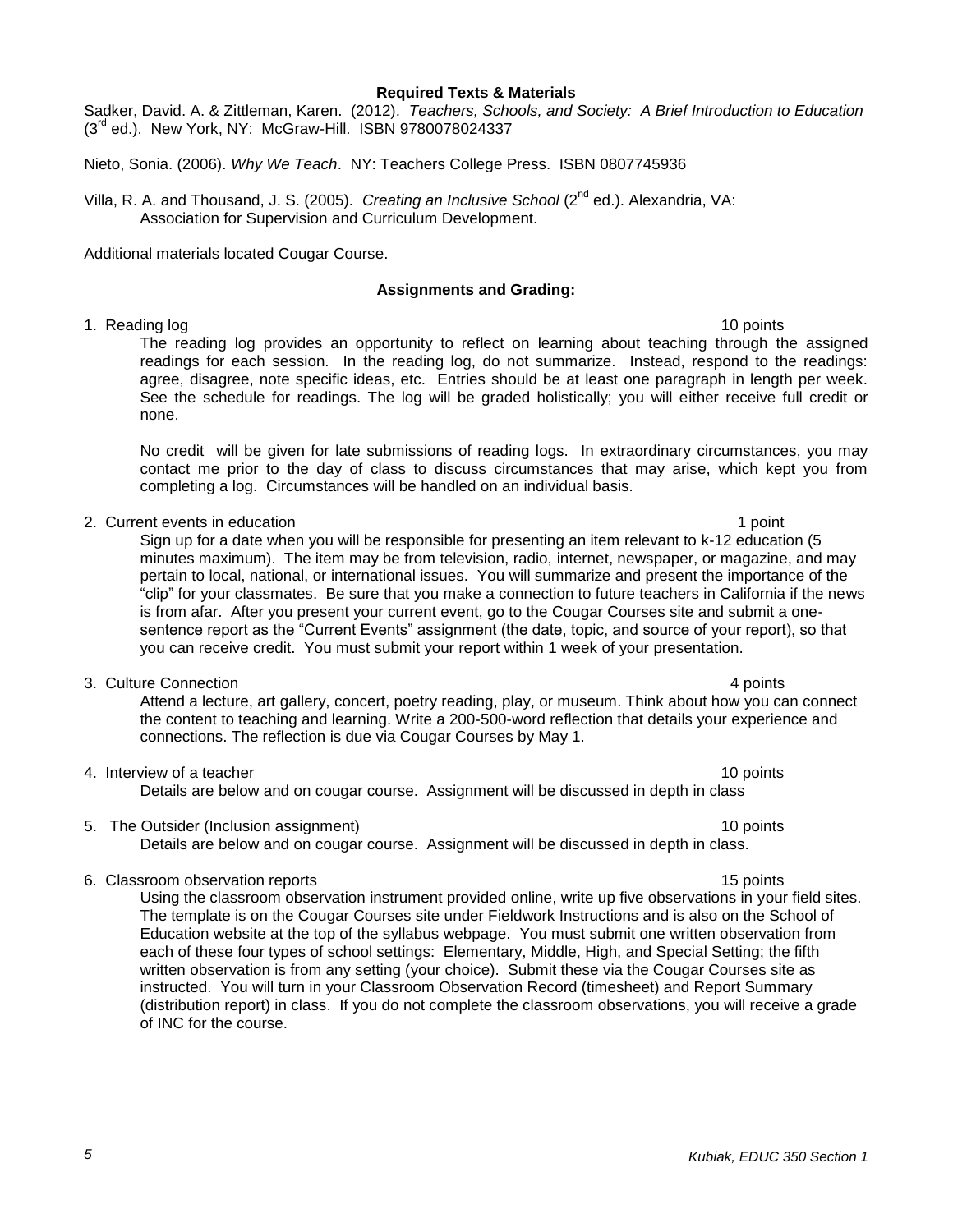| This course will begin to prepare you for a career in which you will significantly impact human lives. No amount of<br>training will ever be enough. Giving less than 100% is not sufficient. Therefore, your instructor assumes<br>everyone in the class will aim to perform at the highest level possible. |  |
|--------------------------------------------------------------------------------------------------------------------------------------------------------------------------------------------------------------------------------------------------------------------------------------------------------------|--|
| Following are characteristics of an "A" student.                                                                                                                                                                                                                                                             |  |
| An "A" student is one who:                                                                                                                                                                                                                                                                                   |  |

- completes all assignments on time and demonstrates the ability to summarize, analyze, and/or reflect at high levels.
- varies sources of information for assignments, demonstrating high degree of effort in pursuing varied perspectives around important educational issues.
- completes all the reading assignments and develops thoughtful and thorough responses.

7. Contemporary issues research 15 points and the state of the state of the state of the state of the state of the state of the state of the state of the state of the state of the state of the state of the state of the sta Choose a major contemporary issue in education that interests you and one or two partners. Research the issue together and prepare an oral report to share in class. The presentation should provide a description of the issue, its pros and cons, an analysis of the issue's implications (the "so what"), and a summary or conclusion.

At the time of your presentation each partner group will provide a one page typed abstract as well as a selected reading list (12-15 references in bibliographic form) for each class member. The instructor's copy should include each member's name and a description of each person's role in researching the topic and developing the presentation. Each group will also be responsible for developing a peer and selfevaluation for their presentation that will be given to the instructor after the oral presentation is completed. Selected members of the class will use the peer evaluation, and the group presenting will use the selfevaluation. Additional guidelines, format, and suggested topics will be discussed in class.

- 8. Personal philosophy of schooling, learning, and teaching 15 points 15 points Details are below and on cougar course. Assignment will be discussed in depth in class.
- 10. Nieto Book Why We Teach and Group Presentation 10 points Details are below and on cougar course. Assignment will be discussed in depth in class.
- 

9. Participation 10 points and 10 points and 10 points are the control of the control of the control of the control of the control of the control of the control of the control of the control of the control of the control o This class is designed for hands-on, active learning that requires some "stepping out" in order to better understand the role of teacher and learner. Some of these activities include partner and small group teaching presentations, group discussions, and different kinds of reflective writing. The primary purpose of these assignments is personal reflection and growth, as well as serving as fuel for our discussions. Attend class prepared to discuss assigned readings/topics and to be a cooperative participant.

Grades will be determined by the total number of points earned (100 points possible):

 $A = 93 - 100$  $A - 90 - 92$  $B+ = 87-89$  $B = 83 - 86$  $B - 80 - 82$  $C+= 77-79$  $C = 73 - 76$  $C - 70 - 72$  $D = 60 - 69$  $F = 0.59$ 

# **A Holistic View on Grades and Performance**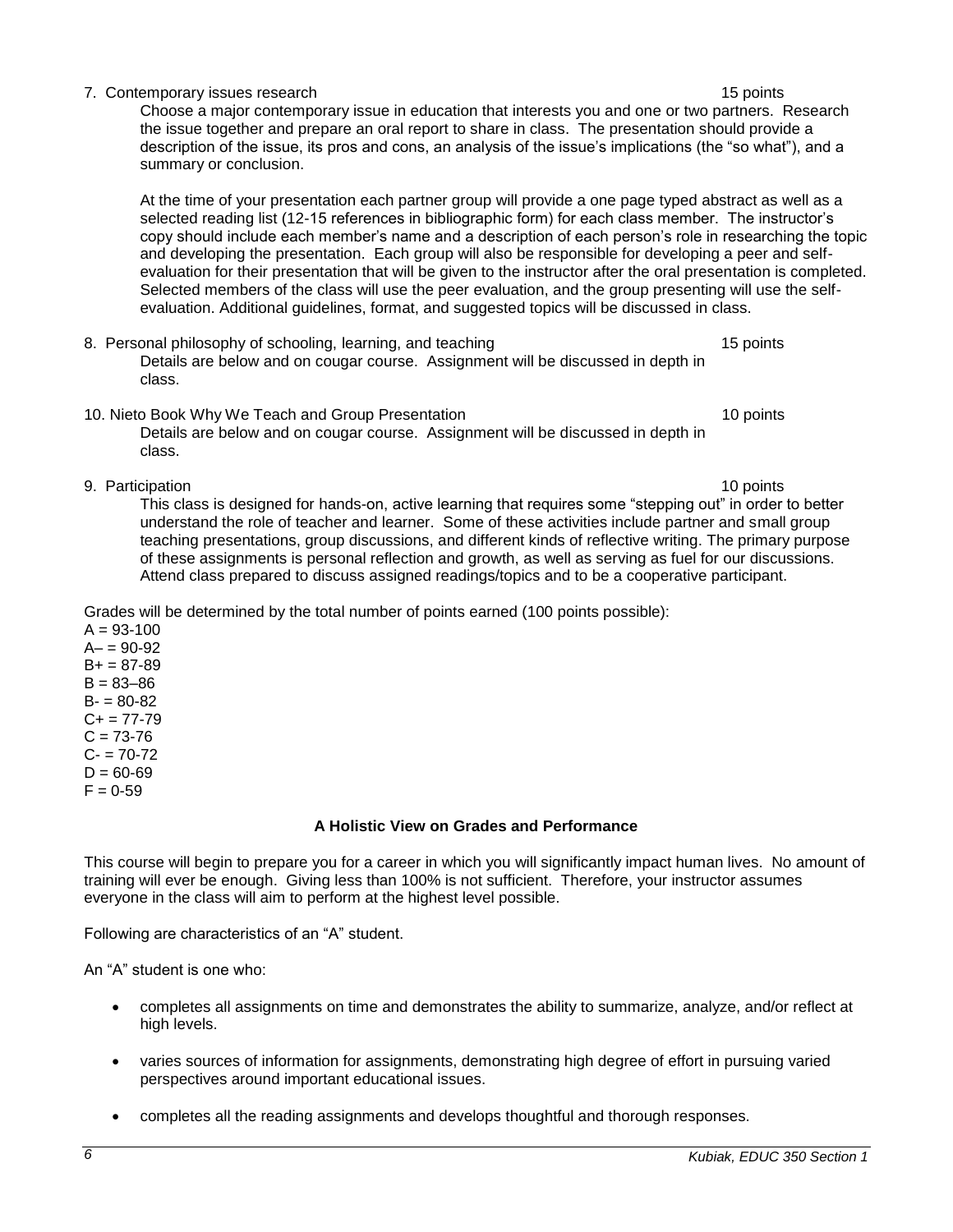- produces papers that reveal a commitment to self-discovery and learning.
- produces papers at a professional level in terms of both writing and content.
- develops a high quality presentation, demonstrating significant learning around a contemporary issue.
- presents confidently and intelligently, demonstrating effective teaching skills.
- completes assignments in/out of class with a focus on learning and exploration, pushing him/herself to better understand the profession through quality work.
- attends every class meeting and is fully engaged during class.

| <b>Possible Point Break Down</b> |  |
|----------------------------------|--|
|----------------------------------|--|

| <b>Reading Logs</b>         | 10 |
|-----------------------------|----|
| <b>Current Event in Edu</b> | 1  |
| <b>Culture Connection</b>   | 4  |
| <b>Teacher Interview</b>    | 10 |
| Outsider                    | 10 |
| Class Obs Reports & Log     | 15 |
| Nieto Essay & Presentation  | 10 |
| Contemporary Issue          | 15 |
| Philosophy Paper            | 15 |
| Participation               | 10 |
|                             |    |

# **Assignment: Interview of a Teacher**

In this assignment, you will interview a teacher and write a summary (1,500-2,000 words) of what you learned from him or her. Your purpose is to render a sketch so that your reader may be able to envision the teacher as a person with a distinct philosophy and experience.

## *Gathering information:*

Interview a current or retired teacher who has had at least 3 years of full–time experience in elementary, middle, or secondary school classrooms. Suggested questions are:

Why did the teacher choose to enter teaching? How attractive was the profession to prospective teachers at that time? What were the other career paths available; were any others seriously considered? Does the teacher have any regrets about becoming a teacher?

What professional education did the teacher have? How helpful was it in learning to teach? At what point did the teacher feel comfortable as a teacher?

What were/are the teacher's goals for the education of students? Have these goals changed over the years?

What career moves (school buildings, grade level, special students, subject matter, etc.) has the teacher made? To what extent were those moves voluntary? For current teachers, are further moves desired? If so, what are they, and why?

What have been the major joys and frustrations of teaching? What would help increase the joys and minimize the frustrations? On what issues does the teacher feel strongly about making changes in the way that schooling occurs now?

How did/does the teacher learn about his/her students' lives and needs? How similar are the backgrounds of the teacher and his/her students? What have been the teacher's experiences with "culture shock" in working with students from different backgrounds?

What are some favorite memories from the teacher's classroom? Does the teacher tend to remember individual students or activities, or are the memories more general?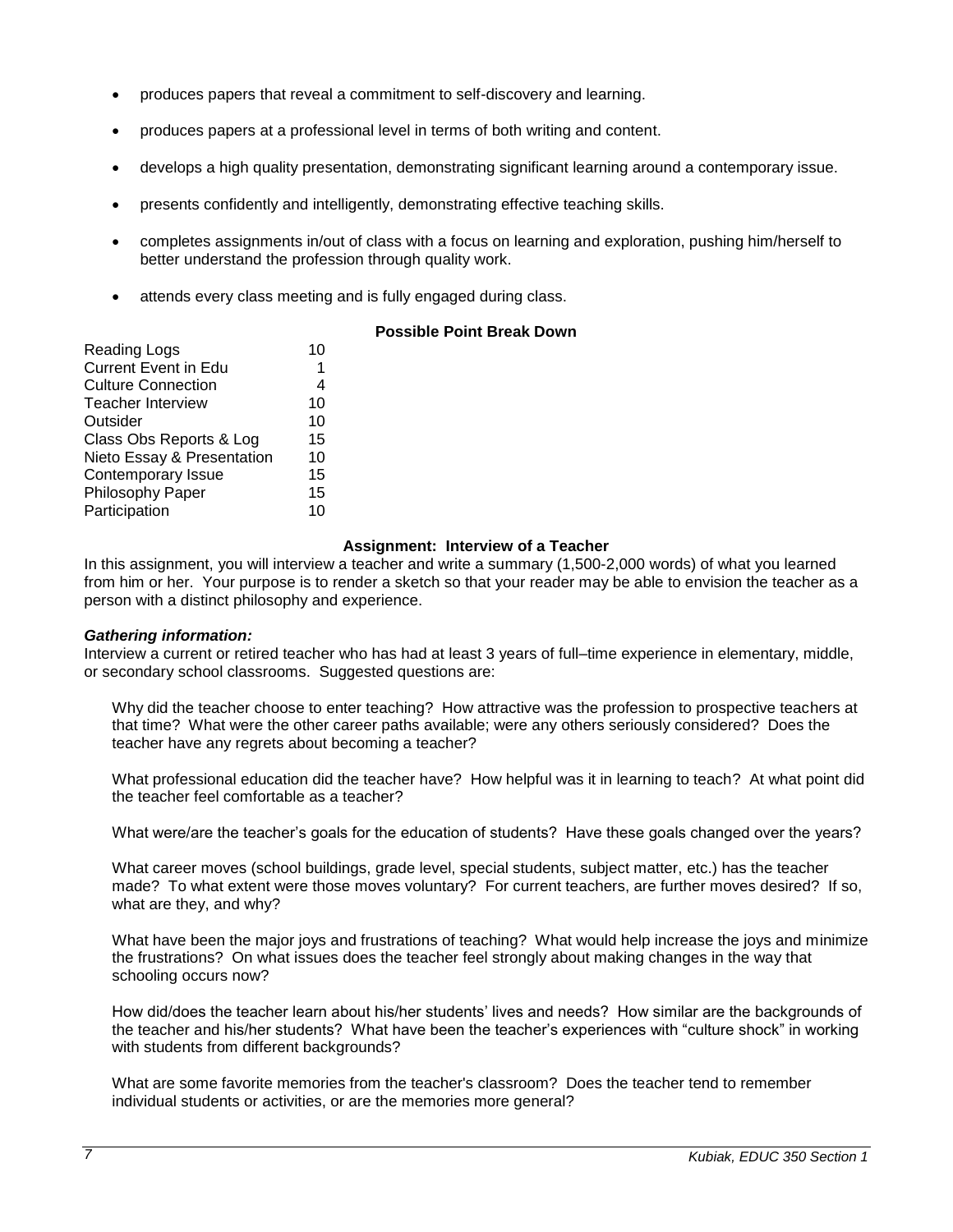What does the teacher think of current "hot issues" in education such as the California High School Exit Exam, the No Child Left Behind Act, and merit pay for teachers? How does the teacher take action to address new reforms that impact his/her classroom?

What is the teacher's metaphor for "teaching" or "teacher"? What are the main features of the teacher's approach toward teaching? What has the teacher learned from being a teacher?

# *Analysis:*

After collecting your information, think about what you have learned about this teacher. Focus on a few themes that best characterize what you have heard. Do not try to be all-inclusive. *Protect your teacher's confidentiality by using a pseudonym and masking identifying details.*

In your analysis, incorporate what you have been learning about becoming and being a teacher. How does your teacher fit within the material addressed in your readings and in class? What issues are raised through your interview? What are the implications of your interview as you think about becoming a teacher? Be sure you include at least one reference to the readings/discussions we have in class.

# *Criteria for evaluation:*

Exemplary papers are characterized by:

Completeness of description of the teacher's experiences and views Explanation of how the teacher interview relates to your thinking about teaching Integration of coursework (readings + discussions) into the analysis Correct grammar, syntax, spelling

# **Assignment- Nieto and Why we Teach**

To gain a more personal look into the experiences of teachers, you will read the Introduction and Conclusion sections of *Why We Teach*, as well as an assigned section.

Prepare a 1 page essay (double spaced) in which you take on the role of "book section reviewer." Identify the section you read and then consider the following questions:

- How has your view of teaching changed as a result of your reading in *Why We Teach*?
- $\checkmark$  What is the most valuable "learning" to be gained from this book?
- $\checkmark$  What did the teacher(s) do to address their students' and their own needs?
- $\checkmark$  How does the experience of the teacher(s) relate to the readings and discussions from your coursework this semester?

Group Presentation: All students assigned to the same section of *Why We Teach* will work together to prepare a group "dramatic" presentation to share your knowledge and insights with other students.

# **Key skills/knowledge I'll be evaluating:**

- Were you able to devise a well-written essay that addresses the questions above in a thoughtful manner?
- Were you able to work well with your peers and develop an engaging group presentation?

# **Assignment—The Outsider**

Many students with special needs come to view themselves as "outsiders" because they are labeled as different from the typical student. But most of us experienced some sense of being an outsider during our K-12 years. After reading chapters 1-3 in Villa/Thousand's Creating an Inclusive School and at least two of the Voices of Inclusion, write a reflective essay (1,000-1,500 words) in which you comment on your own (or a friend's) school experience in which you may have felt like an outsider. Reasons could include differences due to gender, religion, looks, beliefs/interests, family situation, academic ability, etc. Make at least one specific connection to the VT text. Consider the following questions:

What personal characteristics fostered your (or your friend's) feelings of being an outsider? How did you react to and cope with the situation?

Did you share your experience with any teachers or other school personnel? Did any of them assist you? What could school staff, parents or friends have done to help?

In what ways did this experience change you? Did you "learn" from this experience?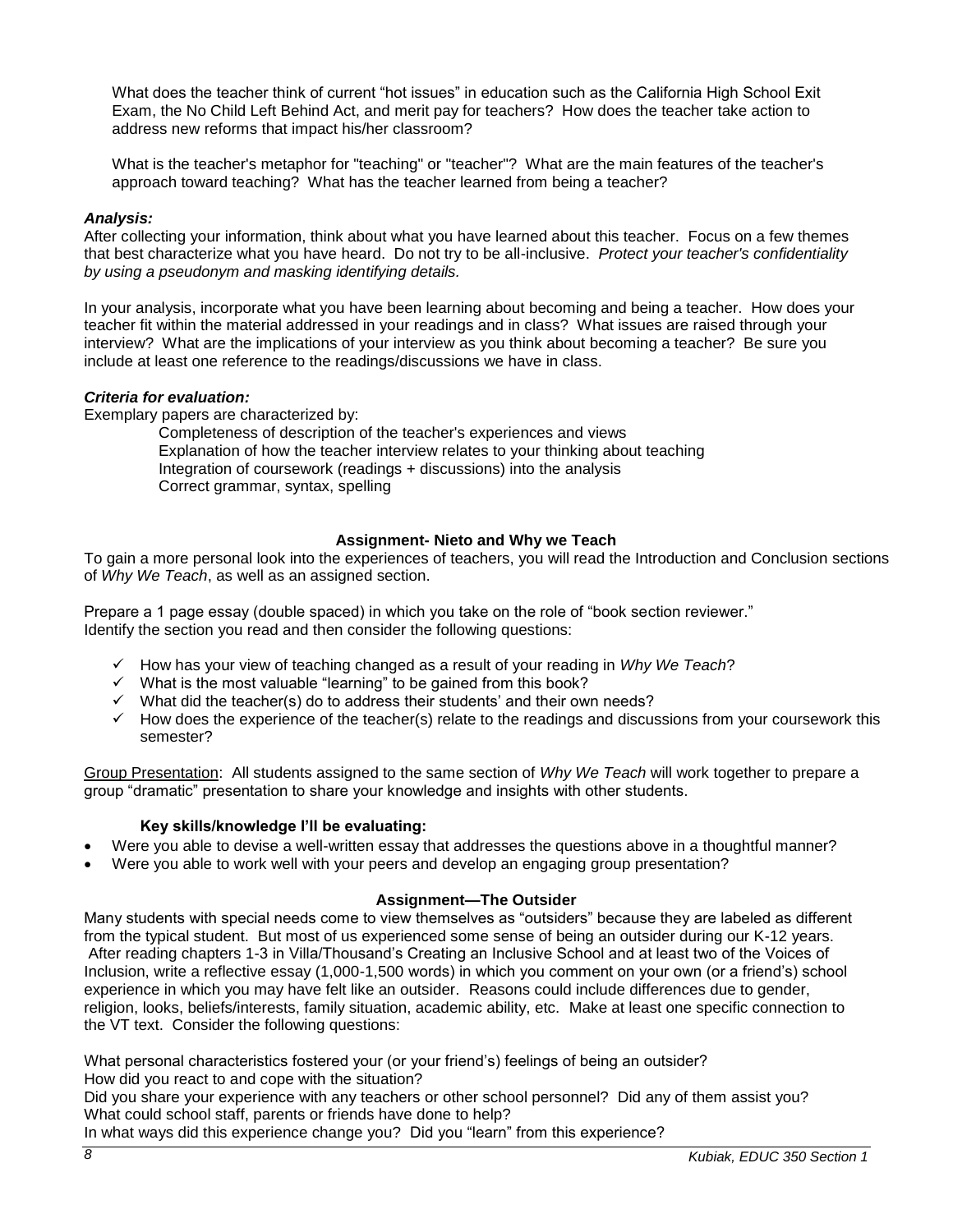How might this experience make you a more sensitive and effective teacher?

Criteria for evaluation: Exemplary papers are characterized by:

Addressing the questions above in a thoughtful/analytical manner Integration of the Villa/Thousand text in the paper Correct grammar, syntax, spelling

# **Assignment: Philosophy of Schooling, Learning, and Teaching**

Write a paper (2,000-2,500 word) that explains your personal philosophy of schooling, learning and teaching. Follow the template below, and self-assess before you turn in the paper.

## **Paper Introduction**

Describe the level of schooling and subject field(s) you hope to teach. Name your philosophy (or combination of philosophies) as described by Grant & Gillette Ch 8. Explain why you are attracted to this philosophical stance. Is it due to your own schooling and/or background, what you've seen in schools since your own school days, the influence of particular persons, texts, other experiences with children/youth, etc.?

# **Nature of schooling**

Describe what you believe is the purpose of schooling in a democracy. How will you as a teacher help achieve these purposes? Give at least one concrete example of how you will interact with your students in light of your beliefs.

## **Nature of the learner**

Describe what you believe is the nature of the learner.

What are your thoughts about the students you will teach? What do they need from a teacher? Give at least one concrete example of how you will interact with your students in light of your beliefs.

# **Nature of the teaching/learning process**

Describe what you believe is the nature of the teaching/learning process?. What do you believe counts as knowledge and how should it be presented? How will you as a teacher use subject matter and other experiences to guide students toward meaningful learning activities?

Give at least one concrete example of how you will interact with your students in light of your beliefs.

# **Teacher dispositions and actions**

Describe what behavior (disposition/attitude & actions) you will exhibit in order to carry out your philosophical position.

Give at least one concrete example of how you will conduct yourself in light of your beliefs.

# **Conclusion**

Recap your philosophy. What are your outstanding questions/concerns/thoughts about becoming a teacher?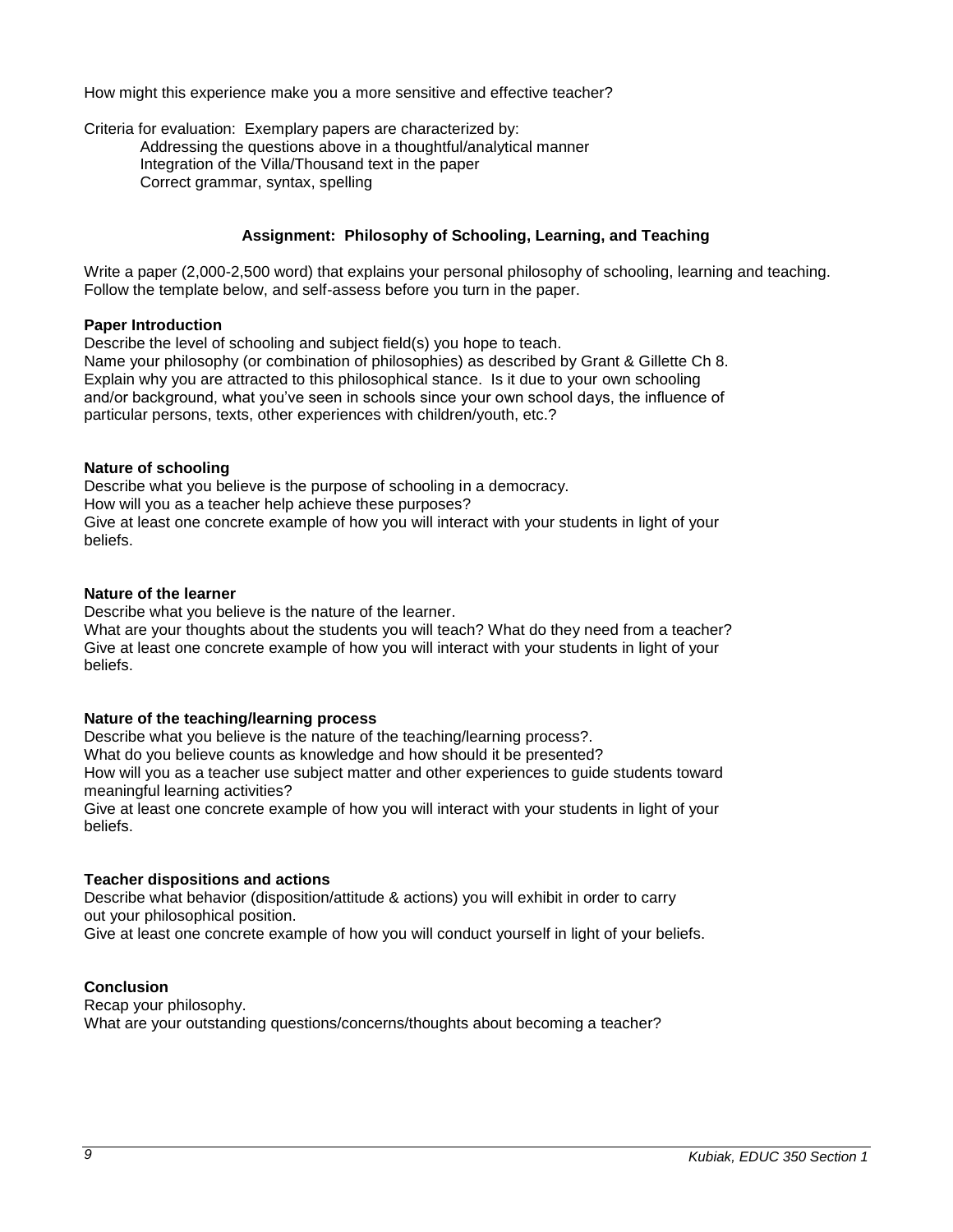# **Criteria for Self- Assessment of Philosophy Paper**

Be sure to self-assess using the following criteria. Submit the self-assessment with your final draft of your philosophy paper (at least one "beefy" paragraph). These are the criteria that will be used to evaluate your philosophy paper.

Exemplary papers have the following characteristics:

**Ideas:** The paper is clear and focused. It holds the reader's attention. Relevant information and details enrich the central theme. Ideas are supported by research, practical knowledge and experience. Conclusions show insight. **Organization:** The organizational structure enhances and showcases the central idea or theme of the paper. An inviting introduction draws the reader in; a satisfying conclusion leaves the reader with a sense of closure and resolution. Sequencing is logical and effective. Thoughtful transitions tie parts together. The paper flows so smoothly, the reader hardly thinks about it.

**Connections**: The paper includes multiple references to EDUC 350 class experiences (specific text selections, class discussions, fieldwork observations, assignments, current events, etc.).

**Voice:** The writer of this paper speaks directly to the reader in a manner that is individual, compelling, engaging, and has personality.

**Sentence Fluency:** The writing has an easy flow. Sentences enhance the meaning. Sentences vary in length and structure. The piece has purposeful and varied sentence beginnings.

**Conventions:** The writer demonstrates a good grasp of standard writing conventions. Spelling is generally correct. Punctuation is accurate. Grammar and usage are correct. Paragraphing tends to be sound. The piece needs very little additional editing.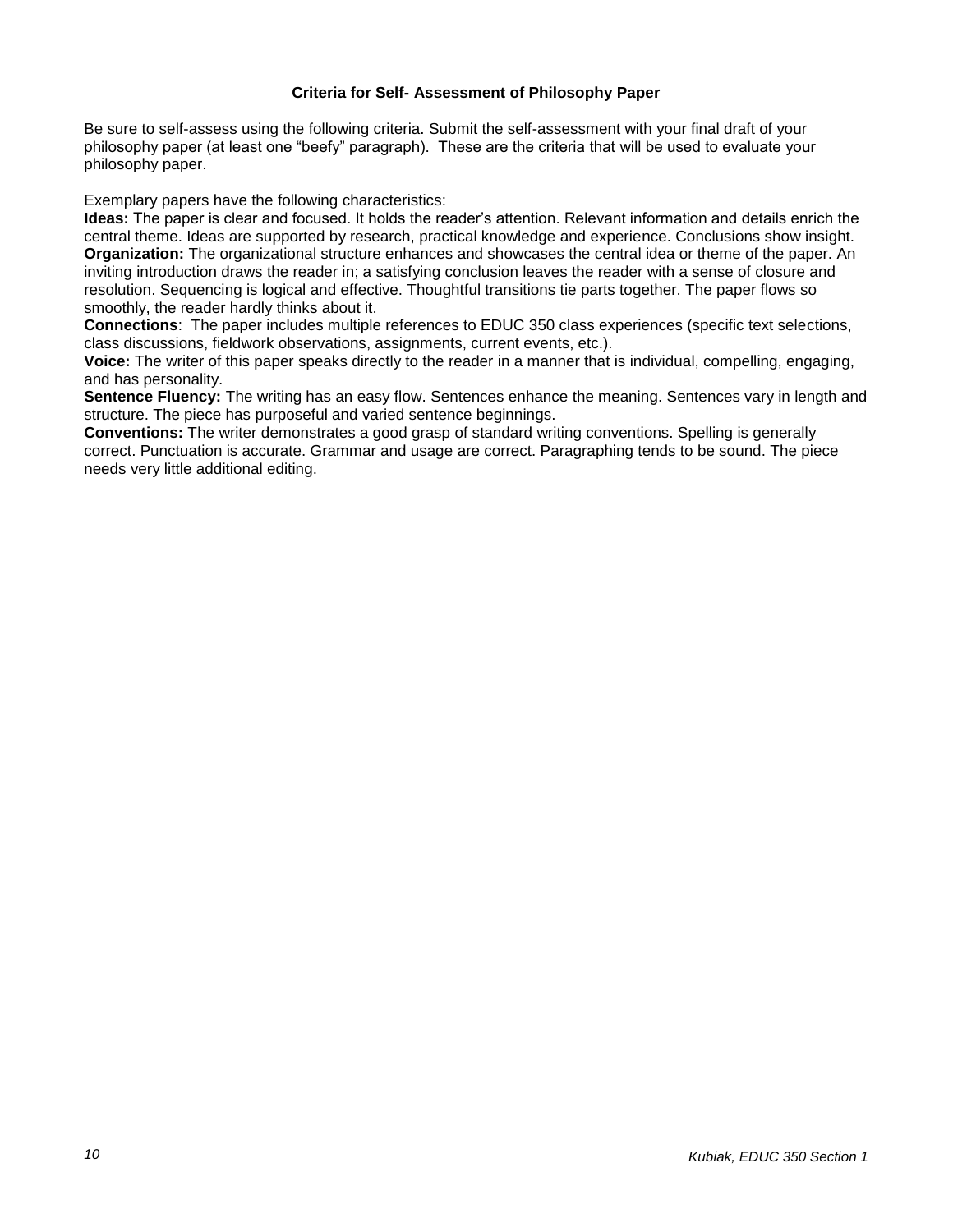# **SCHEDULE as of 1/21/15 Schedule is subject to change at the discretion of the instructor**

| Week           | Class       | <b>Class Details</b>                                                       | <b>Assignments</b>                                            |
|----------------|-------------|----------------------------------------------------------------------------|---------------------------------------------------------------|
|                | Jan 21      | Introductions                                                              | Access the Cougar Courses website<br>at: http://cc.csusm.edu/ |
|                |             |                                                                            | Read course syllabus for 1/26<br>Read TSS Ch 1 for week 2     |
|                |             |                                                                            |                                                               |
| $\overline{2}$ | Jan 26 & 28 | Go over syllabus, Field Experience<br>Why Teach? Sign up for Current Event | Log 1 due Feb 2:                                              |
|                |             | The Teaching Profession and You                                            | CE #1 due 1/28                                                |
|                |             |                                                                            | Read-TSS Ch 2 for week 3                                      |
| 3              | Feb 2 & 4   | Different Ways of Learning                                                 | Log 2 due Feb 9                                               |
|                |             |                                                                            | CE #2 due 2/2                                                 |
|                |             | The Credentialing Process-Guest                                            | CE #3 due 2/4                                                 |
|                |             |                                                                            | Teacher interview due Feb 11                                  |
|                |             |                                                                            | Read-TSS Ch 3 & 4 for week 4                                  |
| $\overline{4}$ | Feb 9 & 11  | <b>Teaching Your Diverse Students</b>                                      | Log 3 due Feb 16-(TSS Ch 5)                                   |
|                |             |                                                                            | Log 4 due Feb 18-(Nieto)                                      |
|                |             | 2/9 Waiver requests for field experience hours                             | CE #4 due 2/9                                                 |
|                |             | must be turned in during class today                                       | CE #5 due 2/11                                                |
|                |             | Student Life in Home and School                                            | Read-TSS Ch 5 for week 5                                      |
|                |             |                                                                            | Read-Nieto Preface & Introduction                             |
|                |             |                                                                            | Jot discussion pointers for 2/18                              |
|                |             |                                                                            |                                                               |
| 5              | Feb 16 & 18 | Multicultural History of American Education                                | Log 5 due Feb 23<br>CE #6 due 2/16                            |
|                |             | Bring Nieto book and begin working                                         | CE #7 due 2/18                                                |
|                |             |                                                                            | Read-TSS Ch 6 for week 6                                      |
|                |             |                                                                            | Draft 1 of Philosophy of Education                            |
|                |             |                                                                            | due 2/23                                                      |
|                | Feb 23 & 25 |                                                                            |                                                               |
| 6              |             | Bring Nieto and continue working                                           | Log 6 due 3/4<br>CE #8 due 2/23                               |
|                |             | <b>Complete Nieto Presentation</b>                                         | CE #9 due 2/25                                                |
|                |             |                                                                            | Nieto Presentations due week 7                                |
|                |             |                                                                            |                                                               |
|                |             |                                                                            | Observations 1 & 2 due Mar 9<br>Read: VT Ch 1 & 2             |
|                |             |                                                                            |                                                               |
| $\overline{7}$ | Mar 2 & 4   | <b>Nieto Presentations</b>                                                 | Log 7 due 3/9                                                 |
|                |             |                                                                            | CE #10 due 3/2                                                |
|                |             |                                                                            | CE #11 due 3/4<br>Read: TSS Ch 7 for week 8                   |
|                |             |                                                                            |                                                               |
| 8              | Mar 9 & 11  | Including Inclusion                                                        | Log 8 due 3/16                                                |
|                |             | F.A.T. City                                                                | CE #12 due 3/9                                                |
|                |             |                                                                            | CE #13 due 3/11                                               |
|                |             | Continued                                                                  | Read: TSS Ch 8 for week 9                                     |

*11 Kubiak, EDUC 350 Section 1*